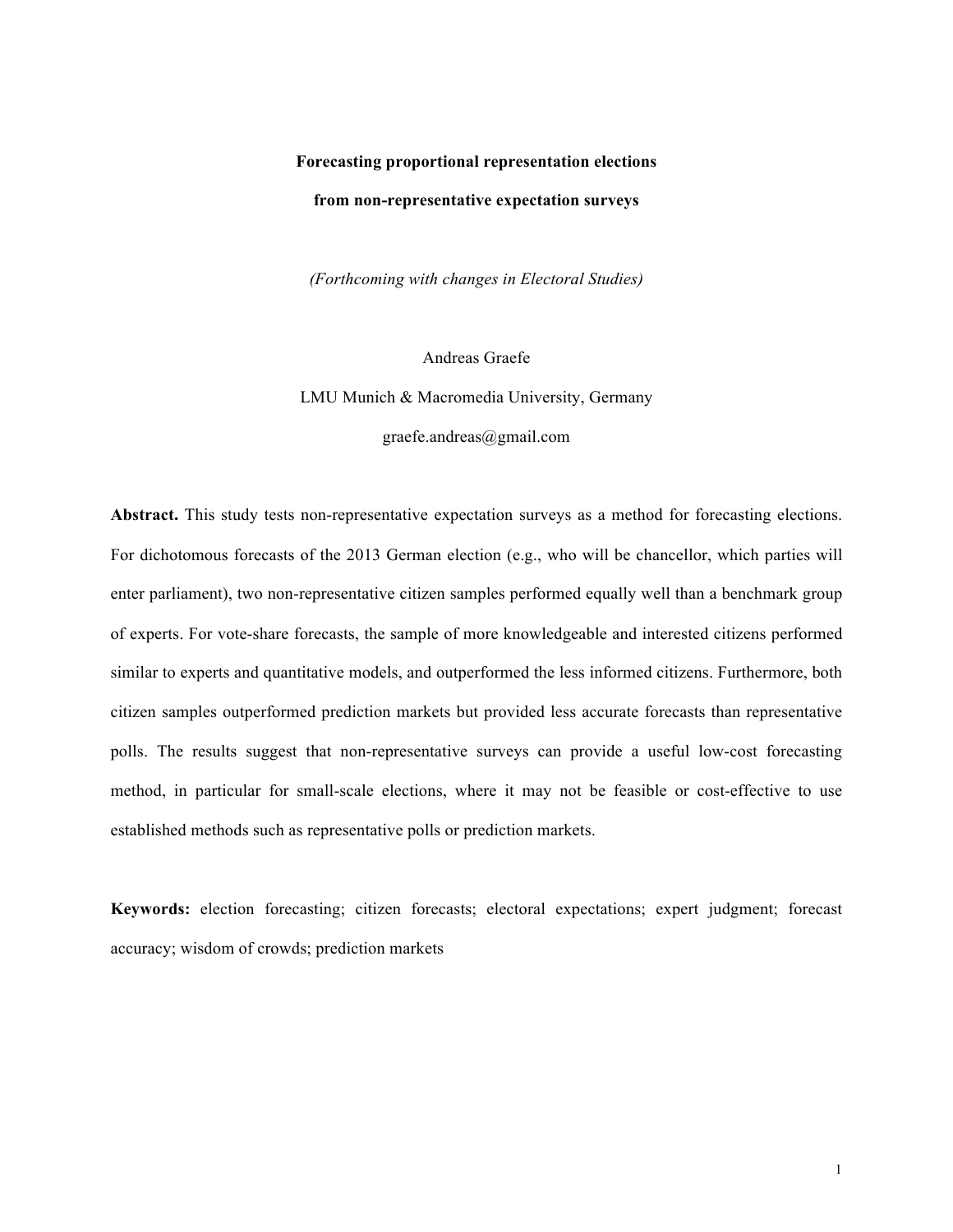### **Introduction**

Response rates in traditional phone surveys have decreased below 10% in recent years (Kohut, Keeter, Doherty, Dimock, & Christian, 2012). This trend not only undermines the assumption that respondents form a random and representative sample of the population but also increases the cost and time of conducting surveys. At the same time, the Internet makes it possible to quickly collect responses from non-representative samples at virtually no cost. For example, an opt-in poll on the Xbox gaming platform collected a total of 750,148 responses during the 45 days preceding the 2012 US presidential election (Wang, Rothschild, Goel, & Gelman, 2015).

Such non-representative samples can provide useful information about public opinion or election outcomes if one can account for systematic differences between the survey respondents and the target population (e.g., age, gender, education, ideology, party affiliation, etc.). For example, Wang et al. (2015) used multilevel regression and poststratification to align their highly non-representative sample with the target population. They then calculated forecasts by projecting the adjusted polling results to election day, using an approach similar to Erikson and Wlezien (2008). The resulting forecasts performed equally well than traditional representative polls. This approach of forecasting from non-representative polls is highly promising as a quick and cost-effective alternative to traditional methods. However, one limitation is that the approach requires good data, which may not always be easy to obtain. For example, the first step, poststratification, requires sufficient demographical data on both the survey respondents and the target population. The second step of translating raw polling results to election forecasts requires polling data on historical elections, which may be unavailable for small-scale, local elections.

The present study tests an alternative approach for forecasting elections from non-representative surveys, which does not require additional data. Rather than utilizing responses to the traditional vote intention question, forecasts are derived from responses to the vote expectation question, which asks respondents how they expect the election to turn out. The expectation question is usually kept simple by framing the election outcome as a selection problem. While the exact phrasing depends on the specifics of the particular electoral system, citizens are commonly asked to predict the candidate (or party) that will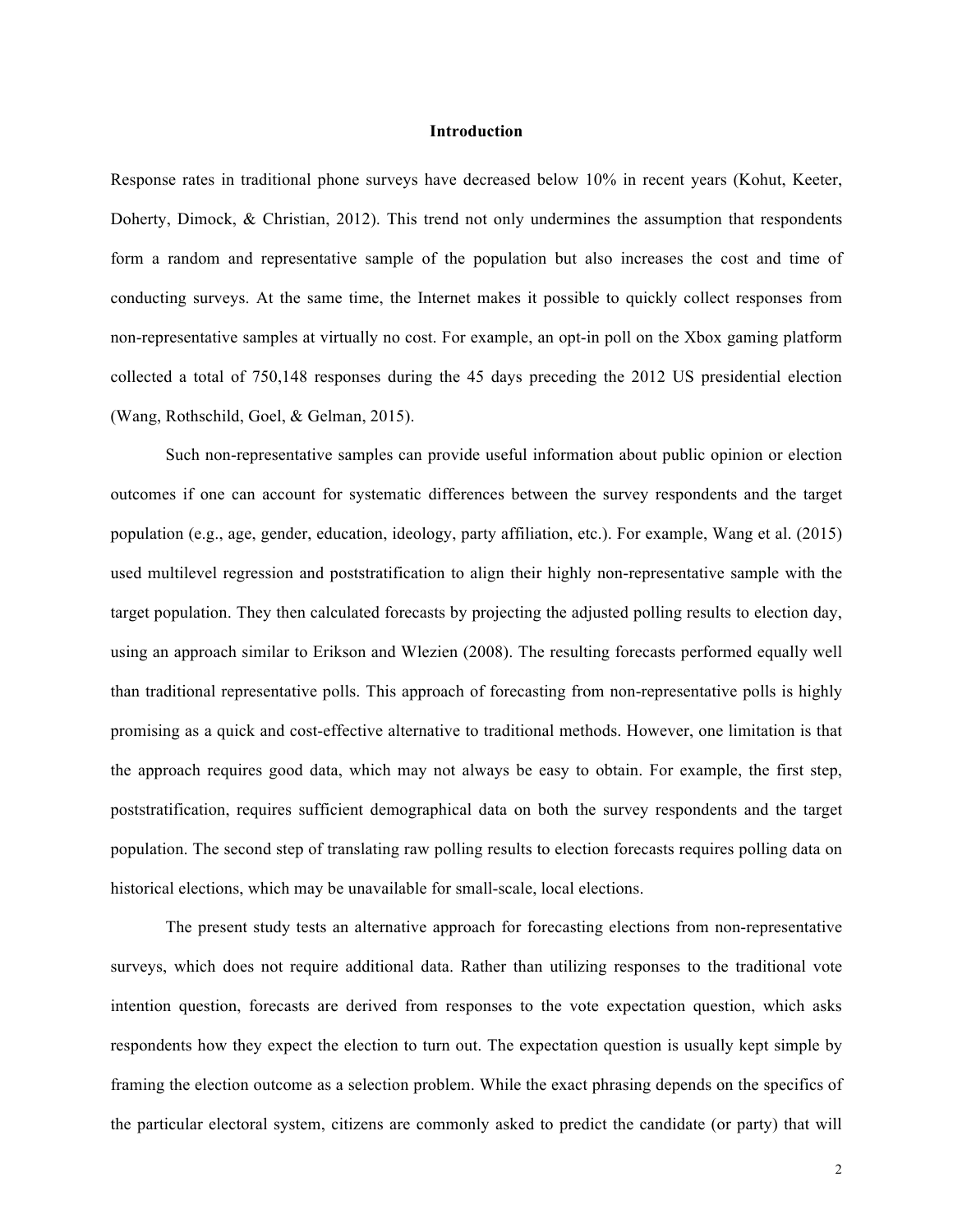lead the government after the election. For example, the question in the American National Election Studies (ANES) asks respondents which candidate they expect to be elected president or who will win the election in their home state. The question in the British General Election Studies asks which party will get the most MPs or, alternatively, which party will win. The question in the German Longitudinal Election Study asks which coalition of parties will form a government.

Although the use of the expectation question in pre-election surveys goes back before the emergence of intention polling (Hayes, 1936), scholars have only recently begun to study its value for predicting election outcomes in plurality elections in the UK and the US (Graefe, 2014, 2015a; Lewis-Beck & Stegmaier, 2011; Murr, 2011, 2015a, 2015b; Rothschild & Wolfers, 2012). For example, one study compared the accuracy of the expectation question to polls, prediction markets, quantitative models, and expert judgment for predicting election winners and vote shares in the seven US presidential elections from 1988 to 2012. Across the last 100 days preceding each election, responses to the expectation question correctly predicted the election winner with a hit rate of 92%, which was more accurate than the corresponding hit rate of polls (79% correct), prediction markets (79%), expert judgment (66%), and quantitative models (86%). When predicting vote shares, expectations were again most accurate. Compared to traditional polls, expectations reduced forecast error by 51%. Compared to prediction markets, the most accurate of the four methods, error was reduced by 6% (Graefe, 2014). Another study used ANES data from the 15 elections from 1952 to 2008 to analyze the relative accuracy of the expectation question and the intention question when both are asked in the same survey. The expectation question provided more accurate forecasts than the intention question when predicting election winners, vote shares, and probabilities of victory. Furthermore, the study showed that the expectation question also performs well with small and highly non-representative samples. Aggregated and statistically adjusted expectations from two subsamples that contained only Democratic or only Republican voters yielded more accurate forecasts than the complete sample of vote intentions (Rothschild & Wolfers, 2012)

In sum, prior research has shown that expectation surveys provide highly accurate forecasts in plurality elections. However, it is unclear whether the findings generalize to elections held in more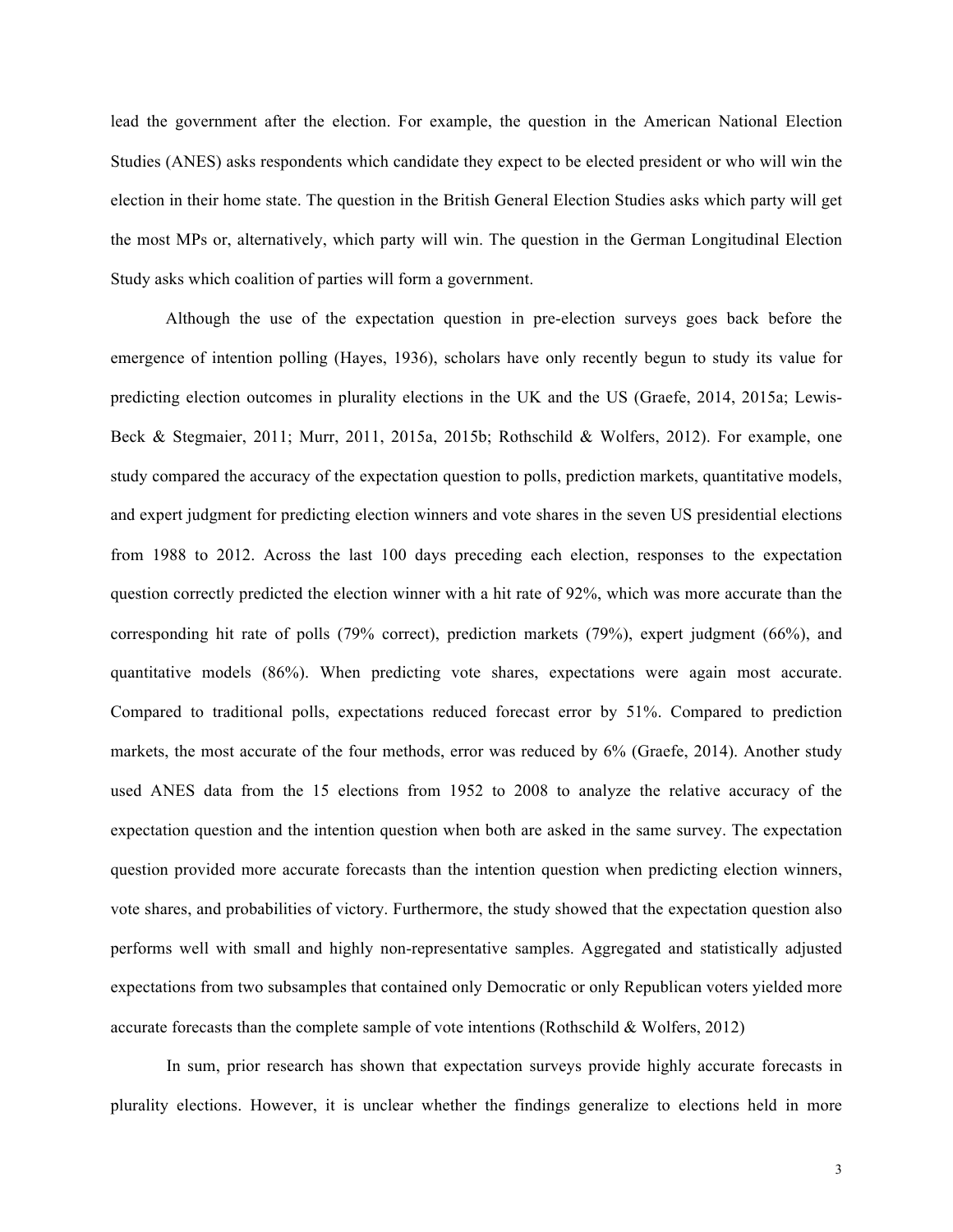complex electoral systems. The present study thus tests the predictive value of expectations derived from a non-representative sample for forecasting an election in a multi-party system with proportional representation, namely the 2013 German Federal Election.

# **Barriers to Expectation Surveys in Electoral Systems with Proportional Representation**

While the use of expectation surveys is straightforward in plurality elections, their implementation is more challenging in multi-party systems with proportional representation due to theoretical and methodological barriers discussed in this section.

#### **Theoretical barriers**

In plurality elections, citizens often face a rather simple prediction task: they have to pick the winner out of two possible options. While there have been small third-party movements in the US in the past, their candidates never had a realistic chance to win the election. Thus, even with more than two parties (or candidates) in the race, the task of predicting US presidential election winners is essentially reduced to a binary choice problem. This also holds for elections with stronger third parties such as in the UK. Although there is an established third party (the Liberal Democrats, which can count on up to 20% of the vote) and other smaller parties (which, in total, have received up to 12% of the vote), one of the two major parties (Labour or Conservative) has always controlled the government since World War II. Thus, when being asked to predict the winner, nearly all respondents will name either Labour or Conservative. Similar to the US, the prediction task is thus reduced to a binary choice problem and most respondents are able to accurately forecast the election winner (Lewis-Beck & Stegmaier, 2011; Murr, 2011).

In contrast, predicting election outcomes in multi-party systems with proportional representation is more complicated. The German federal election, which is the subject of the present study, provides an example. In the German electoral system, voters cast two votes. While the first vote determines the regional representative by plurality, the second vote determines the distribution of seats by party in the Bundestag. The system thus combines a plurality vote for regional representatives with elements of proportional representation (Ganser & Riordan, 2015).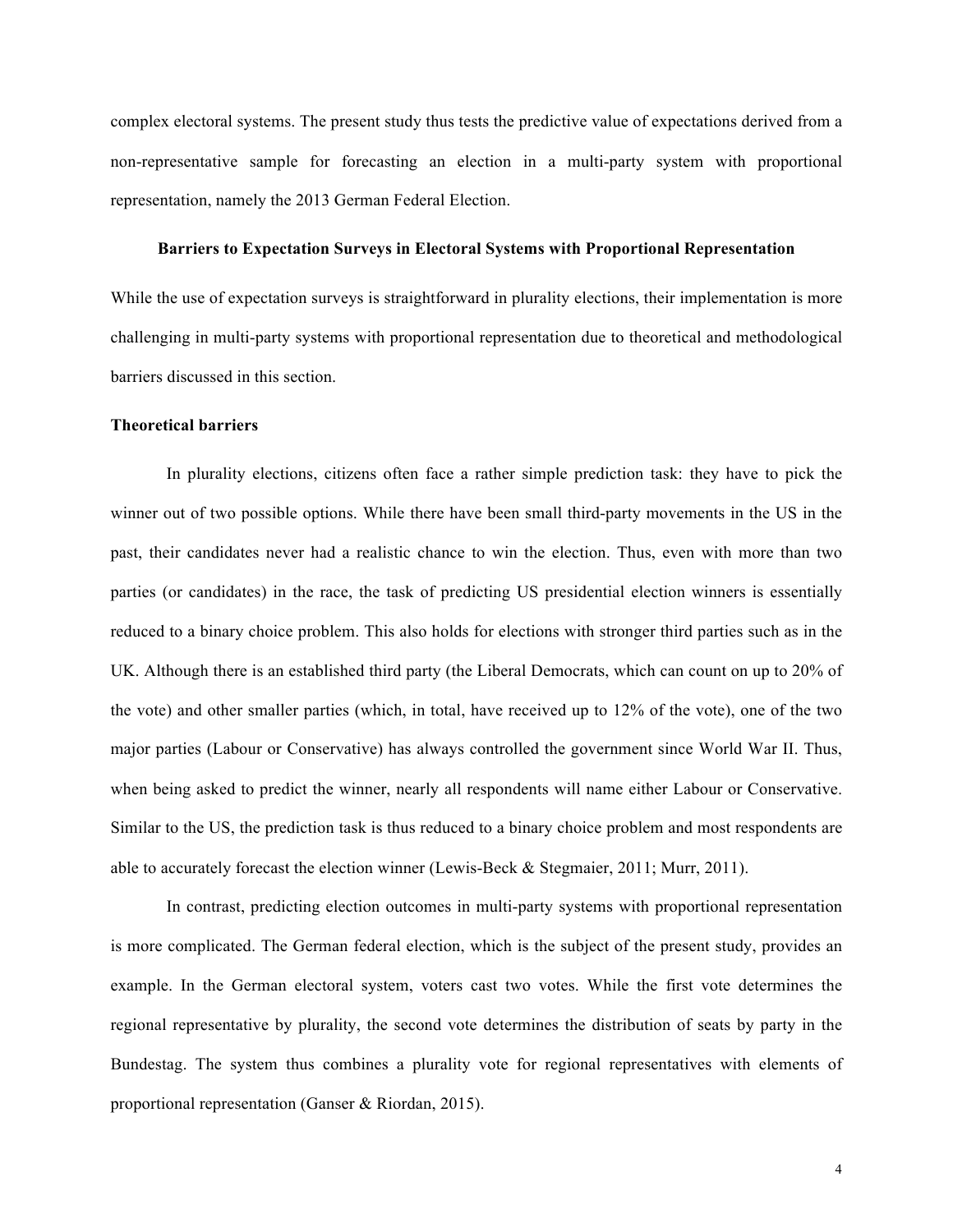Although there are two major parties, the Christian Democratic Union (CDU/CSU) and the Social Democrats (SPD), the 1957 election was the only time a party (i.e., CDU/CSU) gained an absolute majority in the history of the German Bundestag. In order to establish a governing majority of seats, parties thus usually need to form a coalition with one or more smaller parties that are represented in parliament. In order for a party to be represented in parliament, it has to exceed the electoral threshold by gaining at least 5% of the vote.

In such an electoral system, voters may engage in strategic voting. In the most basic form of strategic voting, which to some extent is also present in US and UK elections, voters may avoid wasting votes for parties that have no chance of entering parliament. However, voters may also chose to depart from their preferred party and give their vote to another party, for example, to help a potential coalition partner exceed the electoral threshold. The extent to which voters engage in strategic voting then depends on their expectations about how many votes the parties are likely to get and which coalitions are likely to be formed (Meffert, Huber, Gschwend, & Pappi, 2011). Although only a small share of voters might possess the political knowledge to use such strategies, predicting their behavior and its effect on the election outcome is a difficult task.

Furthermore, decreasing turnout has made German election outcomes increasingly volatile and thus unpredictable. The results of the past two elections illustrate this (Rossteutscher, Faas,  $\&$  Arzheimer, 2015). In the 2009 election, the vote shares of both CDU/CSU (33.8%) and SPD (23.0%) fell to historical lows, while the Free Democrats (FDP) achieved the best result in their party's history (14.6%). Only four years later, however, the 2013 election produced a very different outcome. For the first time in history, the FDP failed to pass the 5% threshold and thus did not enter parliament. With a vote share of 41.5%, which was the party's best result since the 1990 election, the CDU/CSU almost achieved an absolute majority of votes. The SPD scored 25.7% of the vote and became the new junior partner in a grand coalition of CDU/CSU/SPD. Finally, the Alternative for Germany (AfD), a new right-wing euroskeptic party founded little more than half a year before the election, almost gained 5% of the vote and thus only narrowly missed representation in parliament.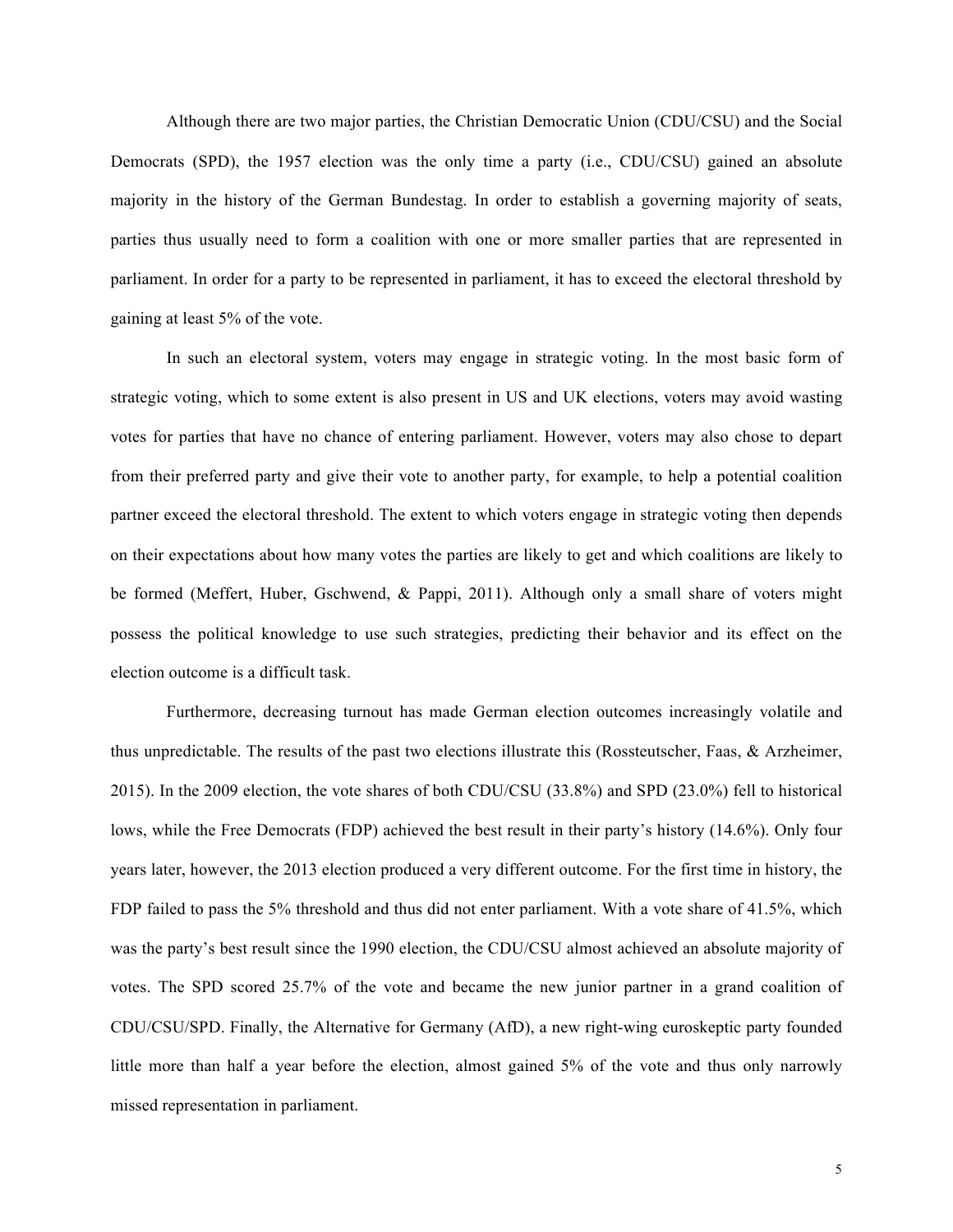Compared to plurality elections such as in the US and the UK, multi-party elections with proportional representation, such as in Germany, are more uncertain and should thus be more difficult to predict. Therefore, one would expect expectation surveys to be less useful for forecasting elections in such a system.

#### **Methodological barriers**

Responses to the traditional expectation question provide direct forecasts of who will win but cannot be interpreted as vote share predictions. For example, a survey that shows that 55% of respondents expect the Democrats to win the 2016 US presidential election does not mean that the Democrats will gain 55% of the vote. However, one can use simple linear regression analysis to translate expectation survey results into numerical predictions of vote-shares or seats achieved by a certain candidate or party. For example, to predict the incumbent's vote-share in US presidential elections, Lewis-Beck and Tien (1999) regressed the incumbent's actual vote shares on his support in the expectation surveys using data from historical elections. Similar approaches have been used to calculate seat forecasts in UK general elections by using the winning party's actual seat share as the dependent and the winning party's support in the expectation surveys as the independent variable (Lewis-Beck & Stegmaier, 2011).

This procedure of using regression analysis for generating numerical forecasts from categorical responses to expectation surveys can only be applied under certain conditions, however. First, sufficient data need to be available to run the analysis. That is, there need to be enough observations with expectation surveys from historical elections. Second, the data need to be valid and measure the same information. That is, the questions used in historical surveys should be phrased similarly. Third, it has to be clear what the dependent and the independent variables are (Lewis-Beck & Stegmaier, 2011). The selection of the dependent variable is obvious in plurality elections, where the incumbent party's vote is commonly used. However, this question is tricky in multi-party systems with proportional representation, as shown in the case of the 2013 German election. First, established parties may fail to exceed the electoral threshold, such as the FDP in 2013. Second, new parties may enter parliament, which almost happened with the AfD. Third, coalition signals may change over time. For example, a new coalition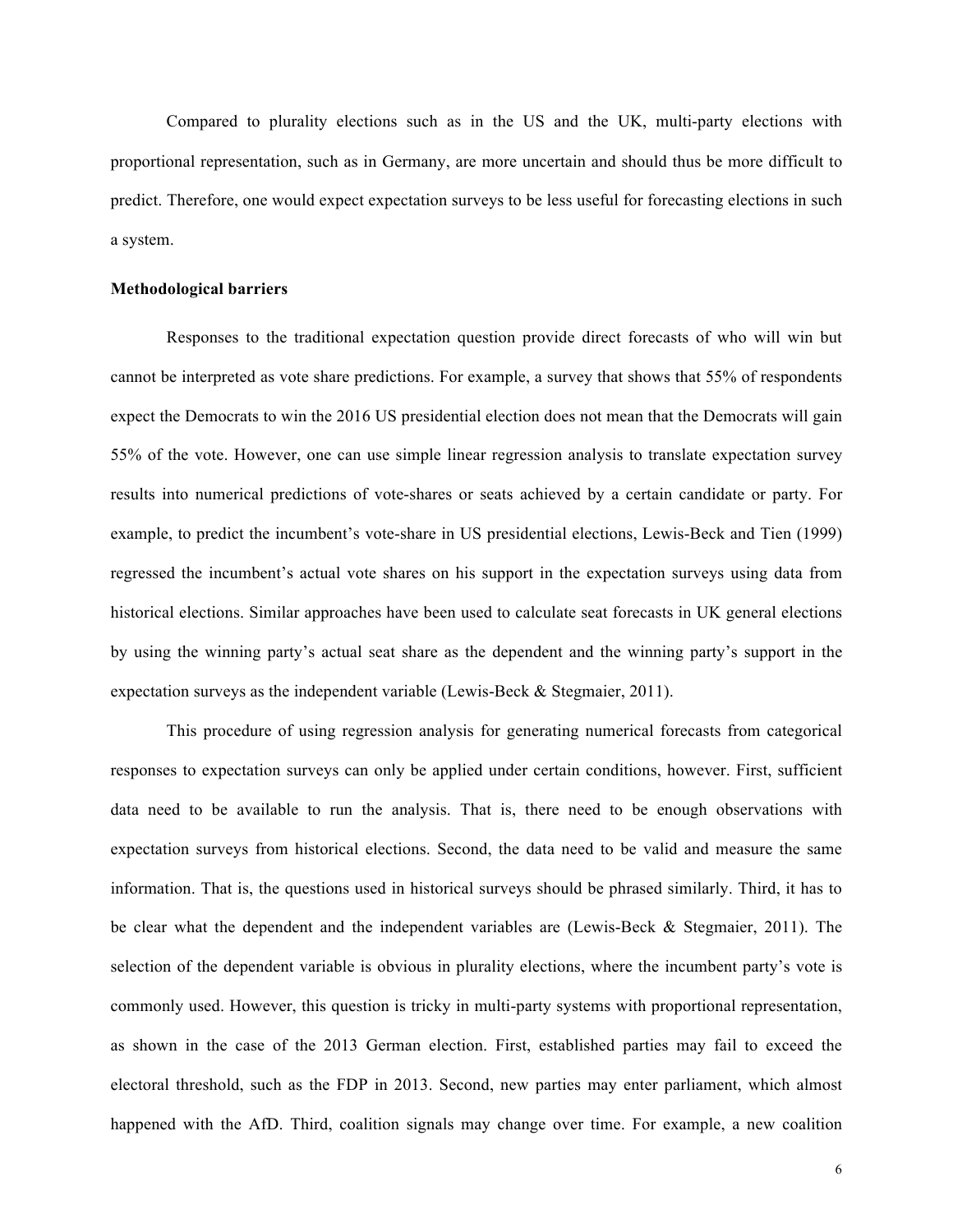between CDU/CSU and the Green party seemed possible prior to the 2013 election. In such a situation, it becomes difficult to determine the dependent variable for calculating numerical forecasts. In addition, and perhaps more importantly, while a forecast that provides the vote share of the strongest party is sufficient in plurality systems as it reveals the outcome of the election, such a forecast is usually of little value in multi-party systems with proportional representation. For example, what if the strongest party is unlikely to find potential coalition partners? Quantitative election forecasting models try to account for this problem by using the vote share of the outgoing coalition as the dependent variable (e.g., Kayser & Leininger, 2016; Norpoth & Gschwend, 2013). But again, such a forecast is of little practical value if the coalition may not persist, such as in 2013, when the FDP failed to enter parliament. In any case, much information would be lost. The reason is that such forecasts do not reveal whether or not a particular party is likely to enter parliament or which alternative coalitions are possible.

Ideally, one would like to have vote share predictions for each party (as provided by traditional polls), as such figures would allow for calculating different scenarios of what is likely to happen. Unfortunately, traditional regression analysis does not allow for calculating vote-share forecasts for multiple parties and the limited data available precludes using more sophisticated statistical methods.

A straightforward alternative is to directly ask respondents about what percentage of the vote they expect each party to receive. Two previous studies have used such an approach. Sjöberg (2009) asked citizens and three groups of experts (political scientists, journalists, and editors) to predict the vote-shares of seven parties in the 2006 Swedish Parliamentary election. The combined citizen forecast performed well and outperformed the combined expert forecast. Ganser and Riordan (2015) analyzed data from a representative telephone survey, in which 1,000 respondents were asked to predict the vote-shares for seven parties in the 2013 German election. They found that the aggregated expectations performed similar to the raw intention data but provided less accurate forecasts that the finally published (and therefore adjusted) poll results. The authors then concluded that voters are unable to provide vote-share forecasts for the difficult task of predicting German elections. There are two caveats, however. First, providing numerical vote share predictions during a phone interview may indeed be too difficult for participants.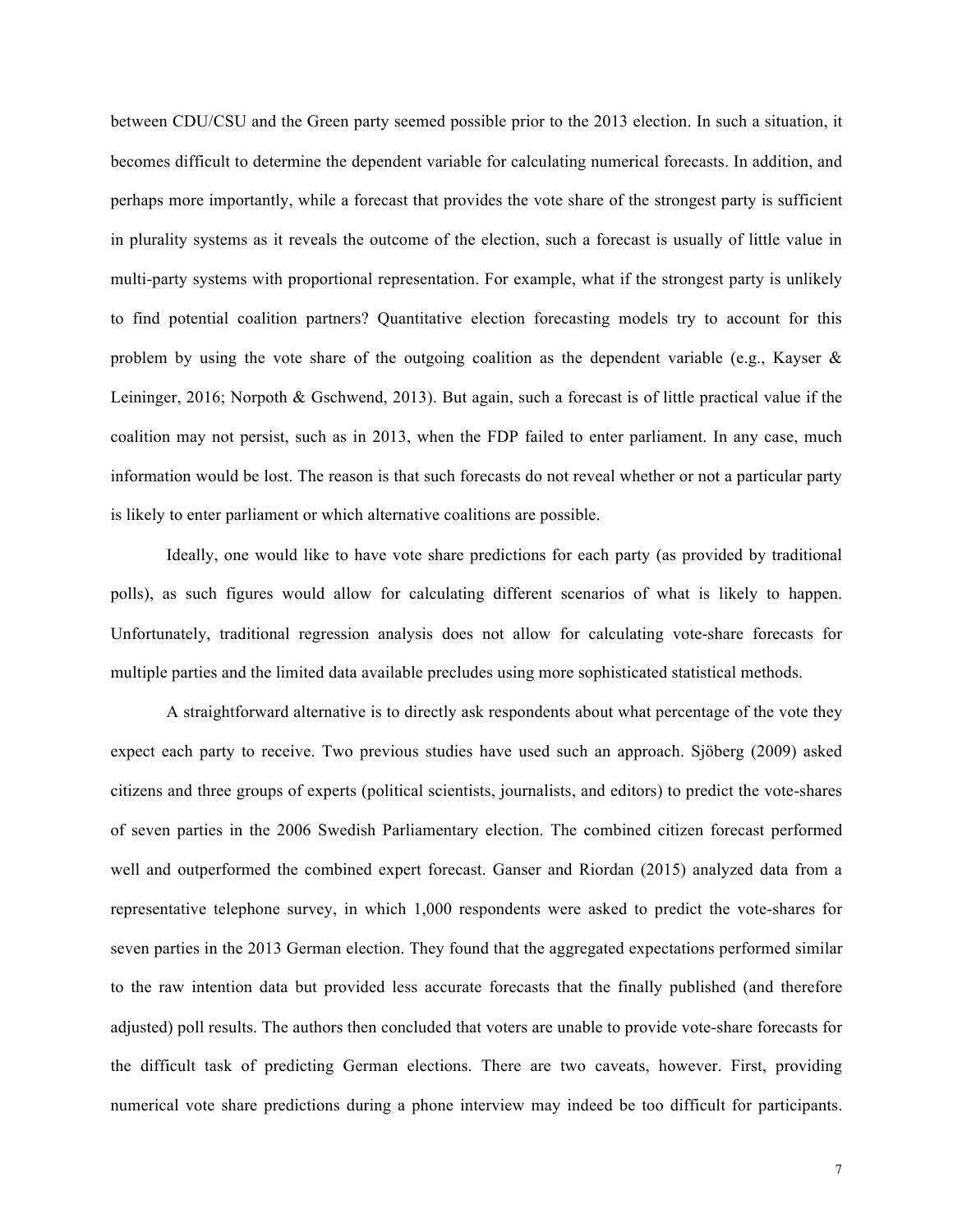Second, the authors compared the accuracy of people's expectations only to intention polls, which performed particularly well in 2013 compared to historical elections. In general, more evidence is necessary to draw definite conclusions about a method's adequacy under certain conditions.

The present study builds on this work and reports results from an online panel survey that was conducted prior to the 2013 German election and which is described in the following section.

# **Survey Design**

The online survey was conducted in five waves prior to the 2013 German election, which was held on September  $22<sup>nd</sup>$ . The five waves started on July 17<sup>th</sup>, August 13<sup>th</sup>, September 3<sup>rd</sup>, September 10<sup>th</sup>, and September  $17<sup>th</sup>$ . Participants could enter the survey at any wave. At the beginning of the questionnaire, respondents were asked to state their vote intention and to rate their knowledge about (and interest in) politics as well as their self-interest in the election outcome on a five-point scale from 1 (very little) to 5 (very high). Then, respondents were asked about their expectations of several election outcomes. First, respondents were asked (i) which of two candidates (Angela Merkel, CDU/CSU, and Peer Steinbrück, SPD) will be the next Chancellor, (ii) which of five small parties (Green Party, Left Party, FDP, AfD, and Pirate Party) will exceed the 5% electoral threshold and thus enter parliament, and (iii) which of seven possible coalitions will form the next government. For each of the 14 possible outcomes, respondents expressed their expected likelihood of occurrence on a four-point scale: ("definitely not", "quite uncertain", "quite certain", "completely certain"). Second, respondents were asked to predict the voteshares received by the seven largest parties (as indicated by the national polls) as well as the remaining vote share that would be received by all other parties. Respondents were told that the vote shares should sum up to 100 but the survey software did not enforce this. Finally, respondents were asked to provide demographic information such as gender, age, and level of education.

Respondents were divided into two groups (panelists and webusers), depending on how they were recruited. *Panelists* were recruited by sending 4,000 email invitations to the noncommercial online access convenience SoSci Panel, whose members agreed to participate in scientific surveys. The panel has two major advantages compared to traditional student samples. First, it allows for recruiting a large number of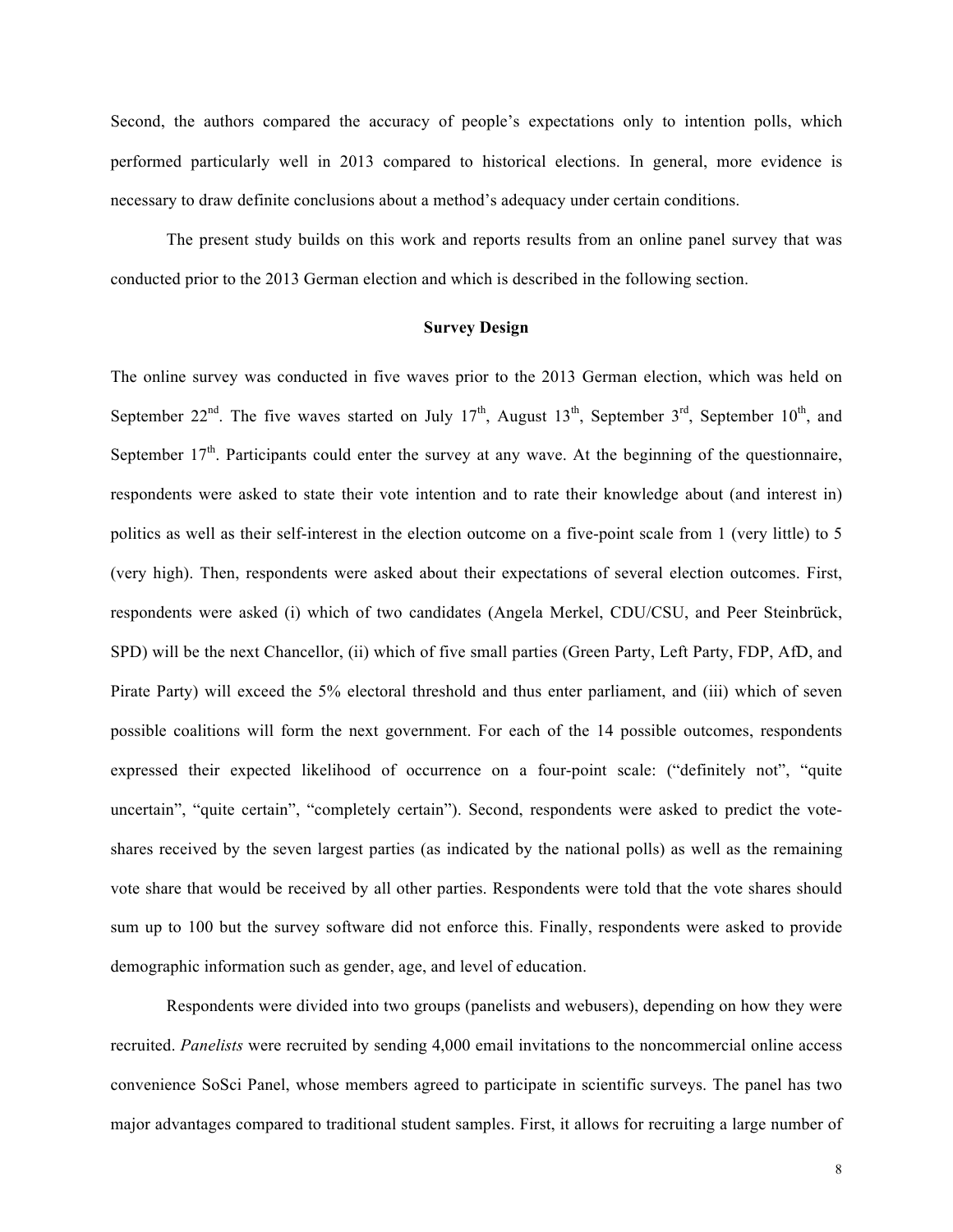participants. Second, the resulting samples are more heterogeneous than student samples regarding age, geography, professional background, and personal interest. The panelists are, however, not representative of the German population. In particular, panelists are younger and better educated than the general public, since a large share (about 40%) of the about 60.000 active panel members are students. For more information on the composition and limitations of the panel see Leiner (2014). The second group, *webusers,* received no personal invitation but found a public link to the online survey, which was posted on a German election forecasting website (pollyvote.de). That is, webusers were self-selected participants that can be expected to have a strong interest in the election.

In order to obtain benchmark estimates, an expert survey was conducted in parallel. A research assistant collected names and corresponding email addresses of 332 political journalists from a public relations and media database (i.e, *Zimpel Online,* www.zimpel.de) as well as 180 scholars of German elections with at least a doctoral degree who worked at universities or think tanks.

### **Survey Data**

The data presented in this section are based on completed questionnaires; incomplete questionnaires were removed from the dataset. The complete data and calculations are publicly available (Graefe, 2016).

## **Survey response**

Part A of Table 1 shows the survey response per group. A total of 1,276 panelists participated in at least one of the five survey waves, which corresponds to a response rate of 32%. The total number of panelist responses was 3,399; that is, a typical respondent participated in 2.7 survey waves. The average number of responses per wave was 680. In addition, 437 webusers completed the survey. Note, that the webusers' average response per wave (87 responses) is skewed due to the large response in the last wave. This is the result of increased traffic to the website that posted the survey link as the election came closer.

In the expert survey, a total of 210 experts (106 scholars and 104 journalists) participated, which corresponds to a response rate of 41%. On average across the five waves, a total of 122 expert responses were collected.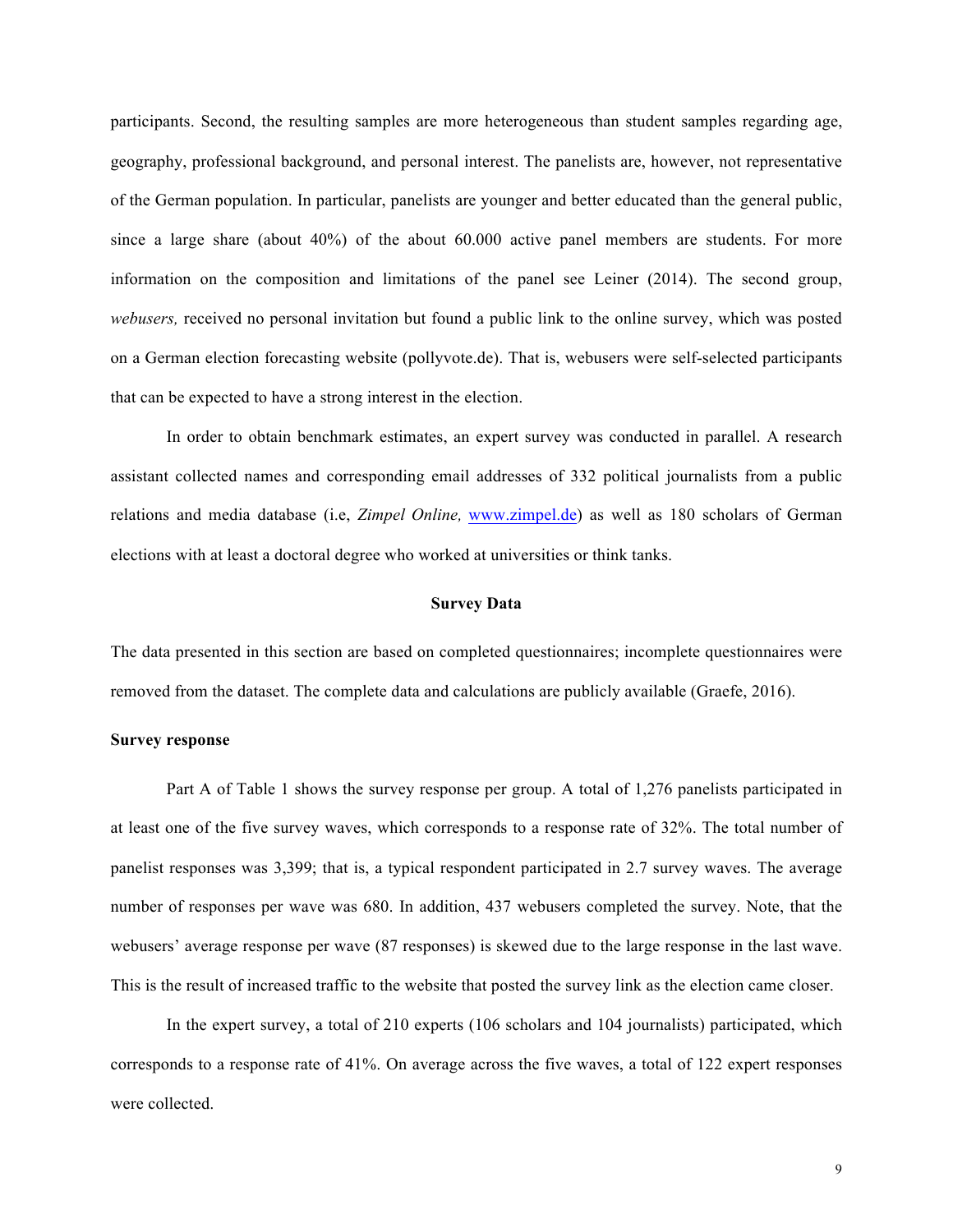# **Table 1: Response, political knowledge, demographics, and vote intention of survey participants**

|                                                                  | <b>Citizens</b>  |                 |                |                 |
|------------------------------------------------------------------|------------------|-----------------|----------------|-----------------|
| A. Survey response                                               | <b>Panelists</b> | <b>Webusers</b> | <b>Experts</b> |                 |
|                                                                  |                  |                 |                |                 |
| Invited                                                          | 4,000            | NA              | 512            |                 |
| Unique respondents                                               | 1,276            | 437             | 210            |                 |
| Response rate                                                    | 32%              | <b>NA</b>       | 41%            |                 |
| Total number of responses                                        | 3,399            | 437             | 612            |                 |
| Average number of responses per wave                             | 680              | 87              | 122            |                 |
|                                                                  |                  |                 |                |                 |
|                                                                  | <b>Citizens</b>  |                 |                |                 |
| B. Political knowledge and interest (column: mean)               | <b>Panelists</b> | <b>Webusers</b> | <b>Experts</b> |                 |
|                                                                  |                  |                 |                |                 |
| Political knowledge                                              | 3.4              | 4.1             | 4.5            |                 |
| Interest in politics                                             | 3.6              | 4.5             | 4.8            |                 |
| Self-interest in election outcome                                | 4.0              | 4.5             | 4.3            |                 |
|                                                                  |                  |                 |                |                 |
|                                                                  | <b>Citizens</b>  |                 |                | <b>Election</b> |
| C. Demographics (column: percent, relative to election turnout)  | <b>Panelists</b> | <b>Webusers</b> | <b>Experts</b> | turnout         |
|                                                                  |                  |                 |                |                 |
| Gender                                                           |                  |                 |                |                 |
| Men                                                              | 0                | 32              | 28             | 48              |
| Women                                                            | 0                | $-32$           | $-28$          | 52              |
|                                                                  |                  |                 |                |                 |
| Age                                                              |                  |                 |                |                 |
| $20 -$                                                           | $-1$             | -1              | -3             | 3               |
| 21-30                                                            | 27               | -5              | $-10$          | 11              |
| $31 - 40$                                                        | 3                | $-2$            | 11             | 12              |
| 41-50                                                            | -9               | $-2$            | 6              | 18              |
| 51-60                                                            | $-12$            | $-2$            | $\overline{4}$ | 19              |
| 61-70                                                            | -9               | 15              | $-7$           | 15              |
| $71+$                                                            | $\Omega$         | $-3$            | $-1$           | 21              |
|                                                                  |                  |                 |                |                 |
|                                                                  | <b>Citizens</b>  |                 |                | <b>Election</b> |
| D. Vote intention (column: percent, relative to election result) | <b>Panelists</b> | <b>Webusers</b> | <b>Experts</b> | result          |
|                                                                  |                  |                 |                |                 |
| Christian Democratic Union (CDU/CSU)                             | $-19$            | $-20$           | $-18$          | 41.5            |
| Social Democrats (SPD)                                           | $-7$             | 9               | $-4$           | 25.7            |
| Green Party (Grüne)                                              | 20               | 9               | 26             | 8.4             |
| Left Party (Linke)                                               | $\overline{2}$   | $-2$            | $-2$           | 8.6             |
| Free Democratic Party (FDP)                                      | 2                | 2               | $\overline{7}$ | 4.8             |
| Alternative for Germany (AfD)                                    | $-1$             | 5               | $-3$           | 4.7             |
| Pirates (Piraten)                                                | 4                | 0               | $-2$           | 2.2             |
| Other Parties (Sonstige)                                         | $-1$             | $-3$            | -4             | 4.1             |
| <b>MAE</b>                                                       | 7                | 6               | 8              |                 |

# **Political knowledge and interest**

Part B of Table 1 shows participants' ratings on their knowledge about—and interest in—politics as well as their self-interest in the election outcome. Experts were most interested and rated themselves as highly knowledgeable, although webusers also showed high ratings. This was expected as webusers were self-selected respondents who are only likely to visit the website and participate in the survey if they are interested. In comparison, panelists showed much lower levels of interest and knowledge in politics. Regarding self-interest in the election outcome, the results are similar in that experts and webusers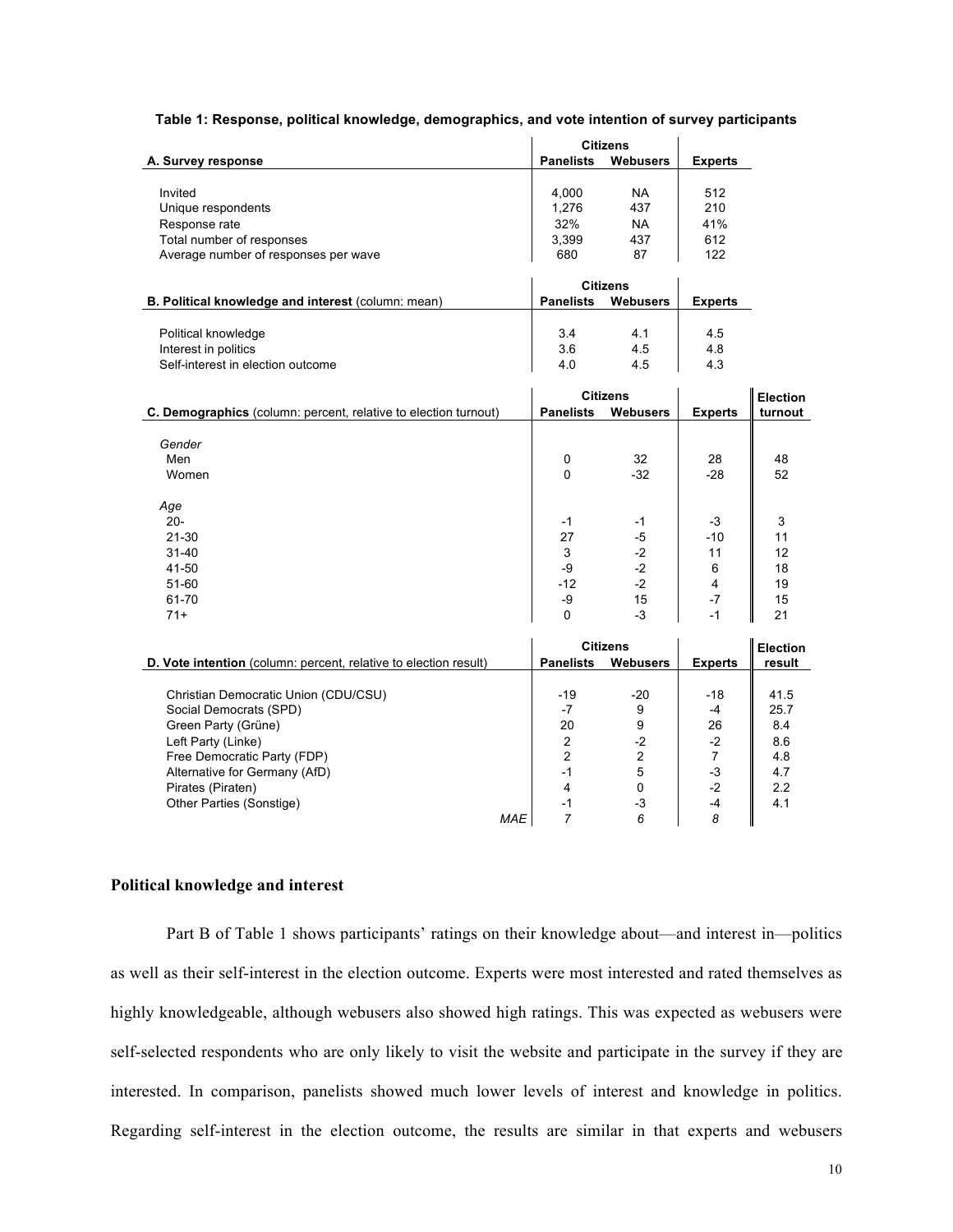assigned higher ratings than panelists. However, it is interesting to note that webusers were most concerned about the election result. Again, this supports the assumption that webusers were highly interested citizens.

## **Demographics**

Part C of Table 1 provides demographic information about the respondents, depicted as percentage point deviations from the demographics of the actual electorate (listed in the last column). As expected, neither group is by any means close to a representative sample.

For example, according to official election statistics from Bundeswahlleiter (2014), there were 52% female and 48% male voters in the 2013 election. This gender distribution is similar to that of the panelist group. However, male respondents clearly dominated groups of webusers and experts. For example, in the webusers group, the share of male respondents was 32 percentage points higher (i.e., 80% of webusers were male) than in the electorate. In other words, there was only about one woman out of four respondents in both the webusers and the expert group. There were also substantial differences in terms of the respondents' age across the three groups. The panelists formed the youngest group, with a mean age of 37 years, followed by experts (49 years), and webusers (56 years). In addition, the age distribution in all three groups differed substantially from that of the actual electorate. For example, the panelists' share of the 21 to 30-year-olds was 27 percentage points higher than the corresponding share in the actual electorate.

#### **Vote intention**

Part D of Table 1 shows the aggregated results of the vote intention question per group, relative to the final election result. A negative value means that the share of respondents who intended to vote for a party was smaller than that party's actual vote share, and vice versa.

As one would expect, given the highly non-representative samples, the results differ widely from the official election results. The differences are most striking for the Conservatives and the Green Party. In all three groups, the share of respondents who intended to vote for the Conservatives was about 20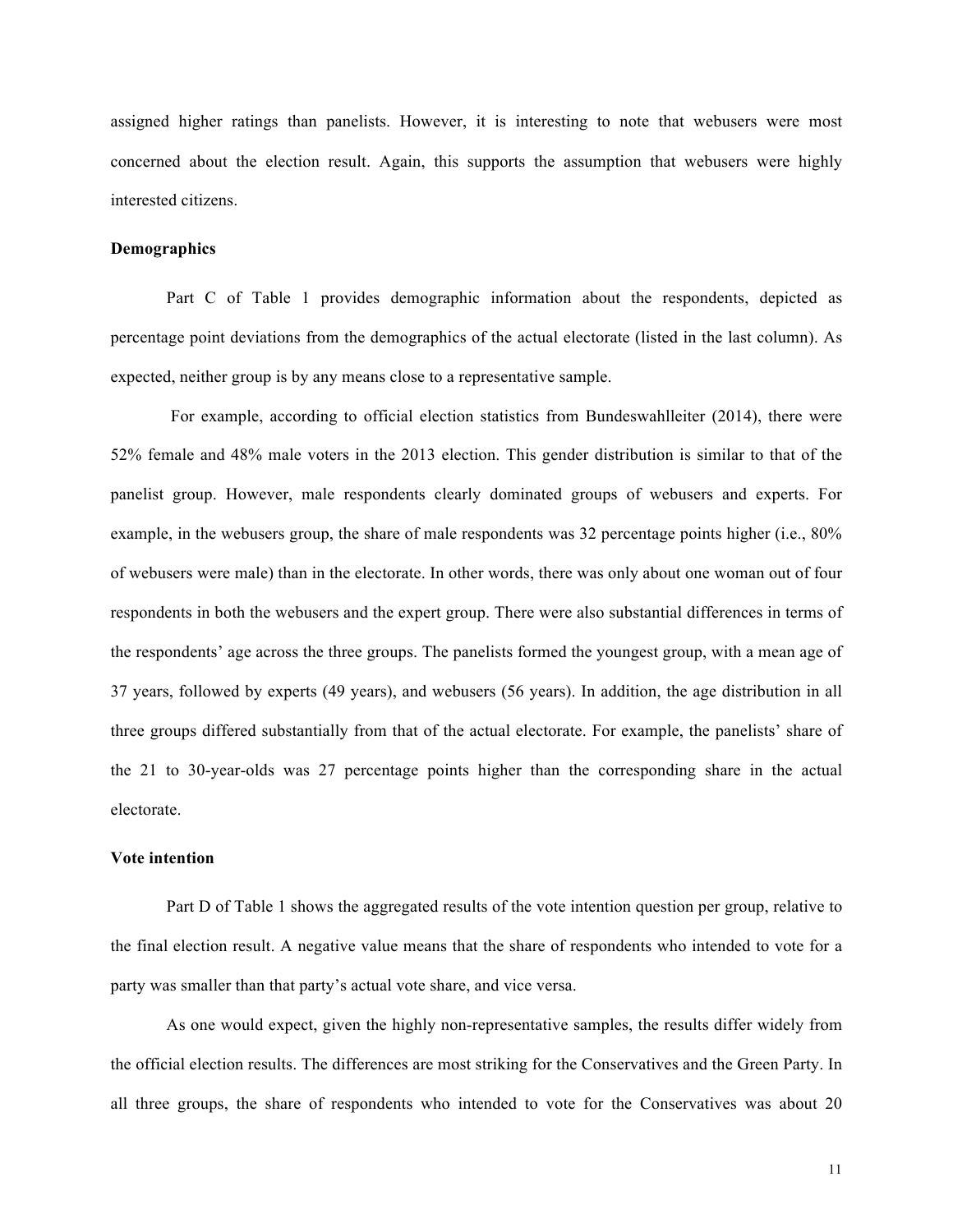percentage points lower than in the general public. In comparison, support for the Green Party was much higher among all groups, in particular for panelists and experts.

Needless to say, one would obtain large forecast errors if the responses to the vote intention question of such highly non-representative samples would be directly interpreted as forecasts of what will happen on Election Day. For example, the mean absolute error (MAE) of the panelists vote intention was 7 percentage points. The MAE is the unweighted average of the errors for all parties, which are calculated as the absolute percentage point deviation between a party's forecast and actual vote (Mitofsky, 1998). The lower the MAE, the more accurate the forecast.

## **Accuracy of expectations**

While forecasts generally became more accurate closer to Election Day, the results across waves did not differ between groups. Therefore, results across waves were averaged in order to simplify presentation.

### **Relative accuracy of citizen and expert surveys**

Predictions for each of the 14 dichotomous outcomes were counted as correct if (a) outcomes that did occur (e.g., Angela Merkel will be elected Chancellor) were judged as "quite certain" or "completely certain" or (b) outcomes that did not occur (e.g., the Liberal Party will enter the parliament) were judged as "quite uncertain" or were expected to "definitely not" occur. Otherwise, judgments were counted as wrong. There were no differences in accuracy across groups. On average across the five waves, panelists and webusers correctly predicted 12 of the 14 outcomes and thus performed similar to the expert group. The two outcomes that were commonly missed were FDP's failure to enter parliament and the resulting formation of a grand coalition of CDU/CSU/SPD.

However, forecast accuracy across groups differed for vote share forecasts. The webuser survey yielded a MAE of 1.49 percentage points and was thus slightly more accurate than the expert survey (1.52 percentage points). In contrast, the panelist survey yielded a MAE of 1.87 percentage points, which is 24% higher than the error of the expert survey.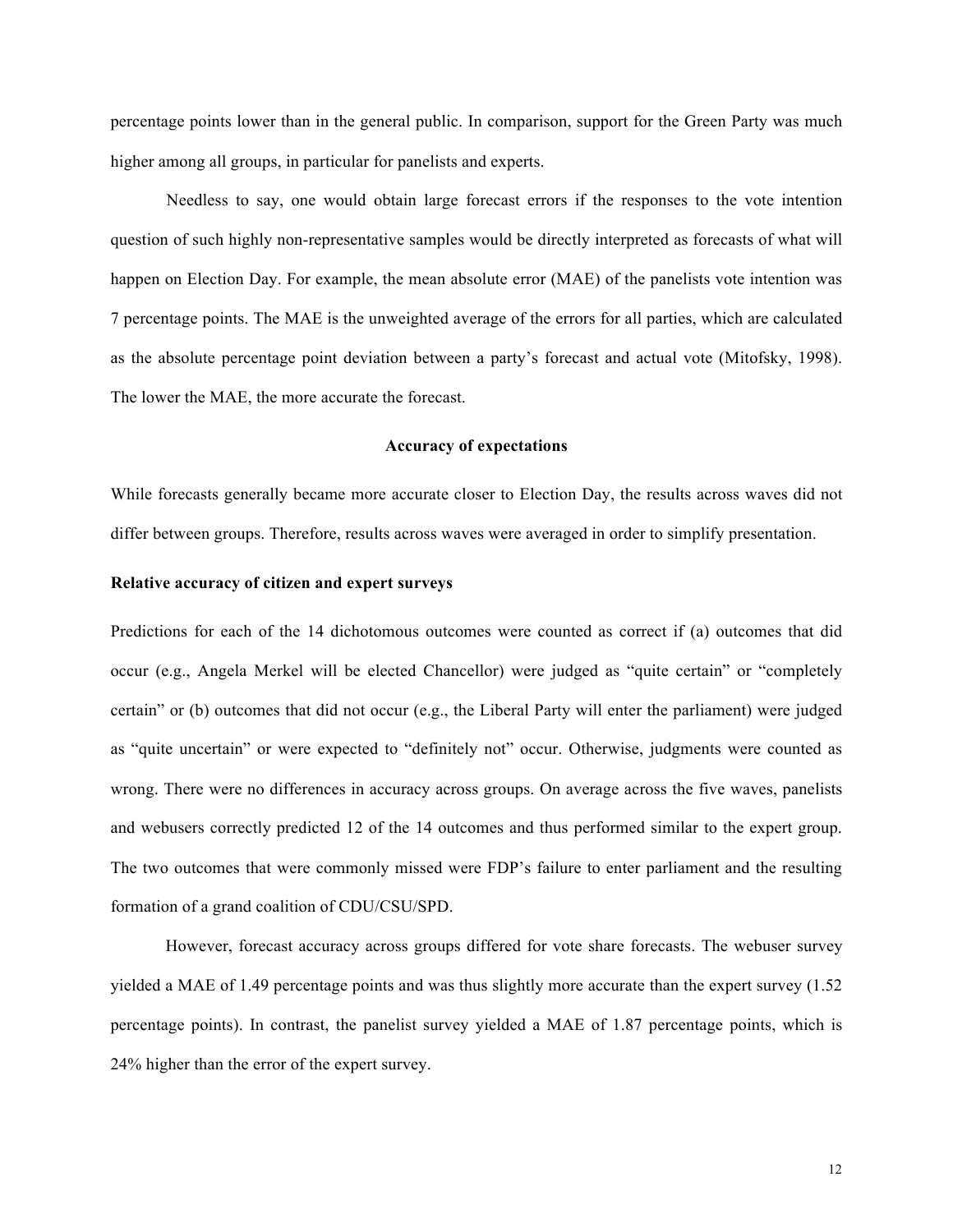#### **Accuracy of citizens' vote share forecasts compared to benchmark methods**

We also compared the accuracy of citizens' vote share predictions to forecasts from three benchmark methods that are commonly used to forecast elections, namely polls, prediction markets, and quantitative models. Polls ask people for whom they intend to vote if the election was held today. Although, strictly speaking, polls do not provide predictions of what will happen on Election Day but measure public opinion at a certain point in time, polling results are commonly projected to election day and interpreted as forecasts (Hillygus, 2011). Prediction markets allow people to bet on the election outcome. Participants win (or lose) money depending on the accuracy of their predictions, and thus have an incentive to make accurate predictions. The resulting betting odds can then be interpreted as forecasts of the election results (Erikson & Wlezien, 2012). In eliciting expectations, prediction markets are thus closely related to expectation surveys. Quantitative models predict the election outcome from information about a country's economic (e.g., growth, unemployment, inflation) and/or political (incumbency, job approval) condition several months before the election. Most of these so-called political economy models rely on the idea of retrospective voting. That is, voters are assumed to reward (or punish) the incumbent government based on past performance. Two models that have long been used to forecast German elections are those by Jérôme, Jérôme-Speziari, and Lewis-Beck (2013) and Norpoth and Gschwend (2013).

Table 2 shows the absolute error of the citizens' expectations, relative to the most recent forecast of each benchmark method's typical component at the last day of each survey wave. Data for prediction markets, models, and polls were derived from a publicly available dataset that contains 2013 German election forecasts from six pollsters, six prediction markets, and five quantitative models. For a description of each individual method included in the dataset see Graefe (2015b). A relative absolute error above (below) 1 means that the citizen forecast was less (more) accurate than the benchmark. For example, compared to the typical prediction market, the panelists' relative absolute error was 0.89, which means that the error of the panelists' expectations was  $11\%$  (= 1 – 0.89) lower than the corresponding error of the typical prediction market. In general, both citizen groups did well compared to prediction markets, which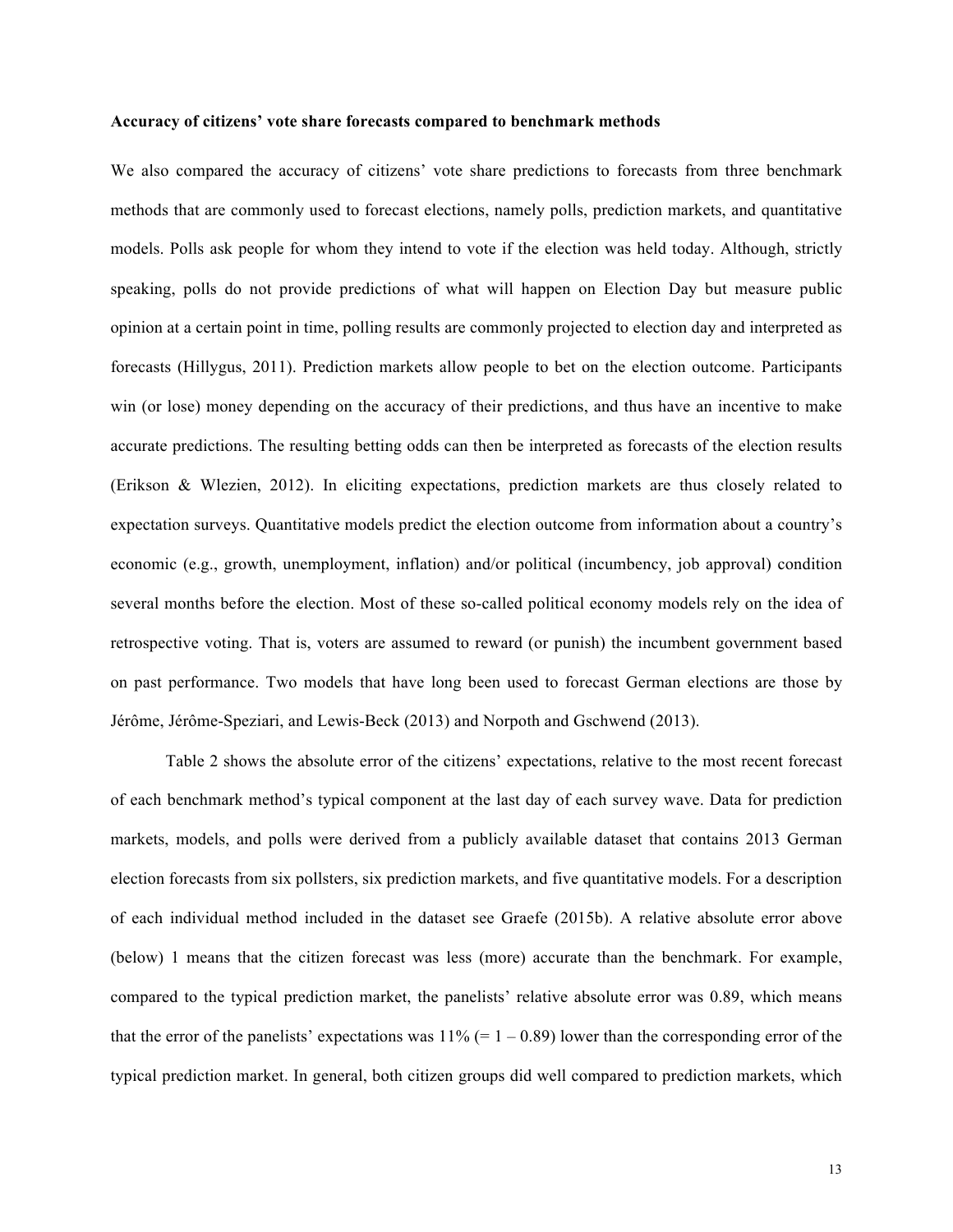also rely on expectations of self-selected participants, but were outperformed by forecasts from traditional intention polls. Compared to quantitative models, performance of panelists and webusers was mixed.

**Table 2: Absolute error of citizens' vote share forecasts relative to the typical benchmark forecast**

| <b>Typical benchmark</b> | <b>Panelists</b> | Webusers |
|--------------------------|------------------|----------|
| <b>Prediction market</b> | 0.89             | 0.71     |
| Quantitative Model       | 1 27             | 1 01     |
| Poll                     | 147              | 1 1 7    |

#### **Discussion**

Prior research found that representative surveys of citizens' expectations of outcomes of plurality elections provide forecasts that are often at least as accurate as forecasts derived from other methods. The present study builds on this work in two ways by, first, testing the performance of expectation surveys of highly non-representative samples and, second, applying expectation surveys to the more complex problem of predicting an election in a multi-party system with proportional representation, namely the 2013 German federal election.

The results conform to prior evidence from plurality elections in that the majority of citizens were able to provide correct answers to questions that are probably most important to the general election observer, such as who will lead the government or which parties will be represented in the parliament. Both non-representative citizen samples correctly predicted 12 of 14 dichotomous election outcomes and thus performed similar to the expert survey.

However, in contrast to plurality elections, methodological barriers make it difficult to translate citizens' aggregated responses to categorical questions into numerical multi-party vote share forecasts. In such a situation, it is necessary to directly ask respondents to provide forecasts of the parties' expected vote shares. For this task, accuracy differed between both citizen samples. While the group of self-selected webusers performed equally well than the experts, the panelists provided less accurate forecasts. I also compared the accuracy of both citizen groups to three established benchmark methods. Interestingly, both citizen samples provided more accurate forecasts than prediction markets. However, similar to findings by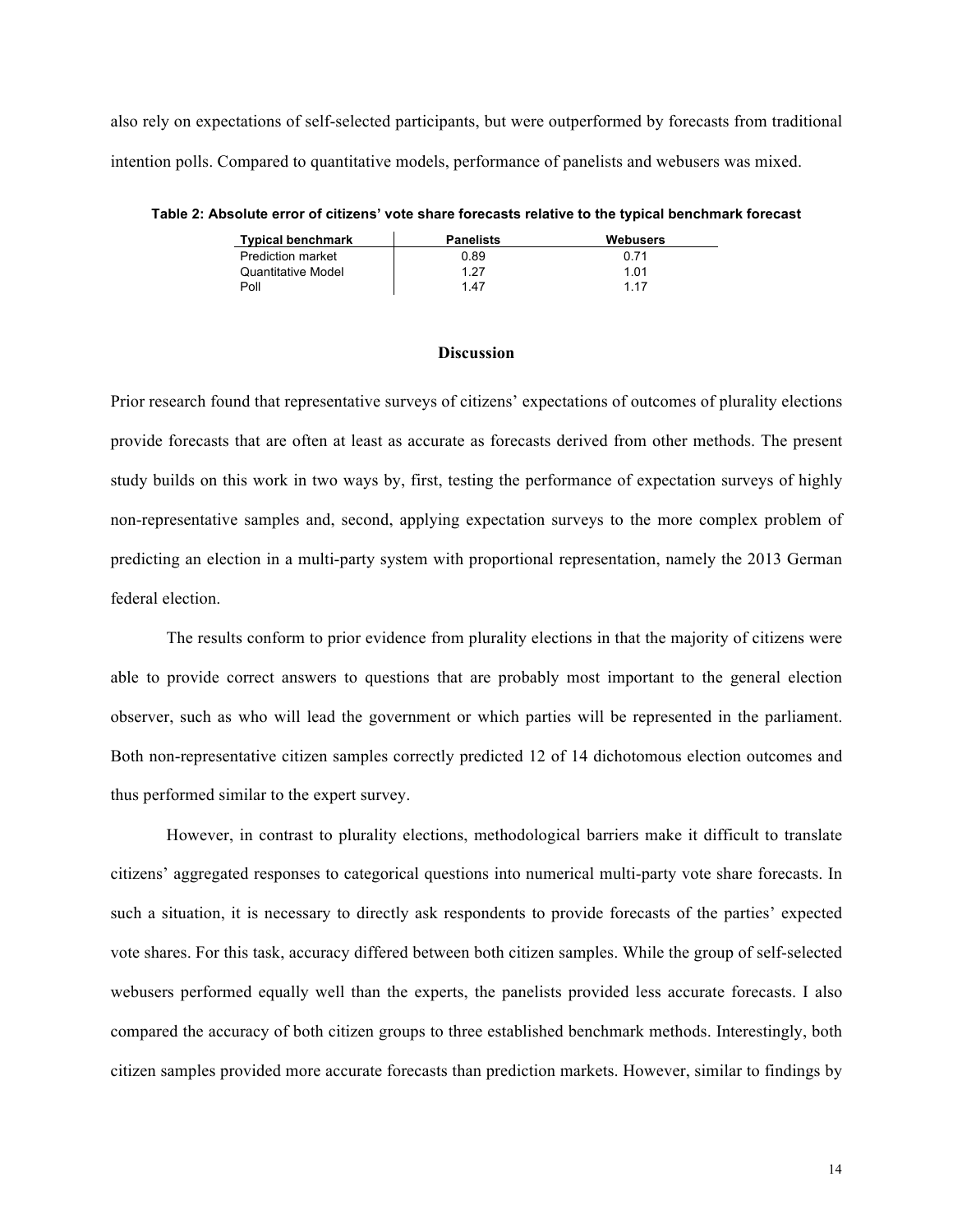Ganser and Riordan (2015), they were less accurate than regular polls. Compared to quantitative models, performance was mixed, with webusers performing similar to the typical model.

The different performance of webusers and panelists suggests that the procedure used for sampling the citizen groups affected the results. Webusers, who rated themselves high in interest in politics and the election outcome, accessed the survey by following a public link that was posted on the German PollyVote.de forecasting website. This website published and combined forecasts from four different methods (i.e., polls, prediction markets, econometric models, and experts' judgment), following an approach that has proved successful in forecasting election in the US (Graefe, Armstrong, Jones, & Cuzán, 2014b) and in Germany (Graefe, 2015b). That is, people who visited the website had access to a large number of forecasts as well as to a combined forecast that can be expected to provide highly accurate forecasts of the election outcome. The findings from the present study suggest that webusers were able to harness this information to form accurate expectations of what will happen on Election Day. Future research should focus on developing methods to identify the most accurate forecasters in a sample; see Murr (2015a) for an important first step in this direction.

Needless to say, the present analysis, although based on five survey waves, uses data from only one election and, therefore, any conclusions about the methods' relative performance should be tentative. In particular, since we know from prior research that the accuracy of different forecasting methods often varies widely across elections. The reason is that every election is held in a different context (e.g., economic conditions, government popularity, foreign affairs) and has its idiosyncrasies and, therefore methods that worked well in the past might not work well in the future. For example, across the six US presidential elections from 1992 to 2012, methods that provided the most accurate forecasts in one election were often among the least accurate in another election (Graefe et al., 2014b). Similarly, the polls' good performance in the 2013 German election might just be an outlier given that polls provided less accurate forecasts than prediction markets in both the 2005 and the 2009 election (Groß, 2012; Schaffer & Schneider, 2005). Therefore, a general rule is to not rely on a single method. Instead, the best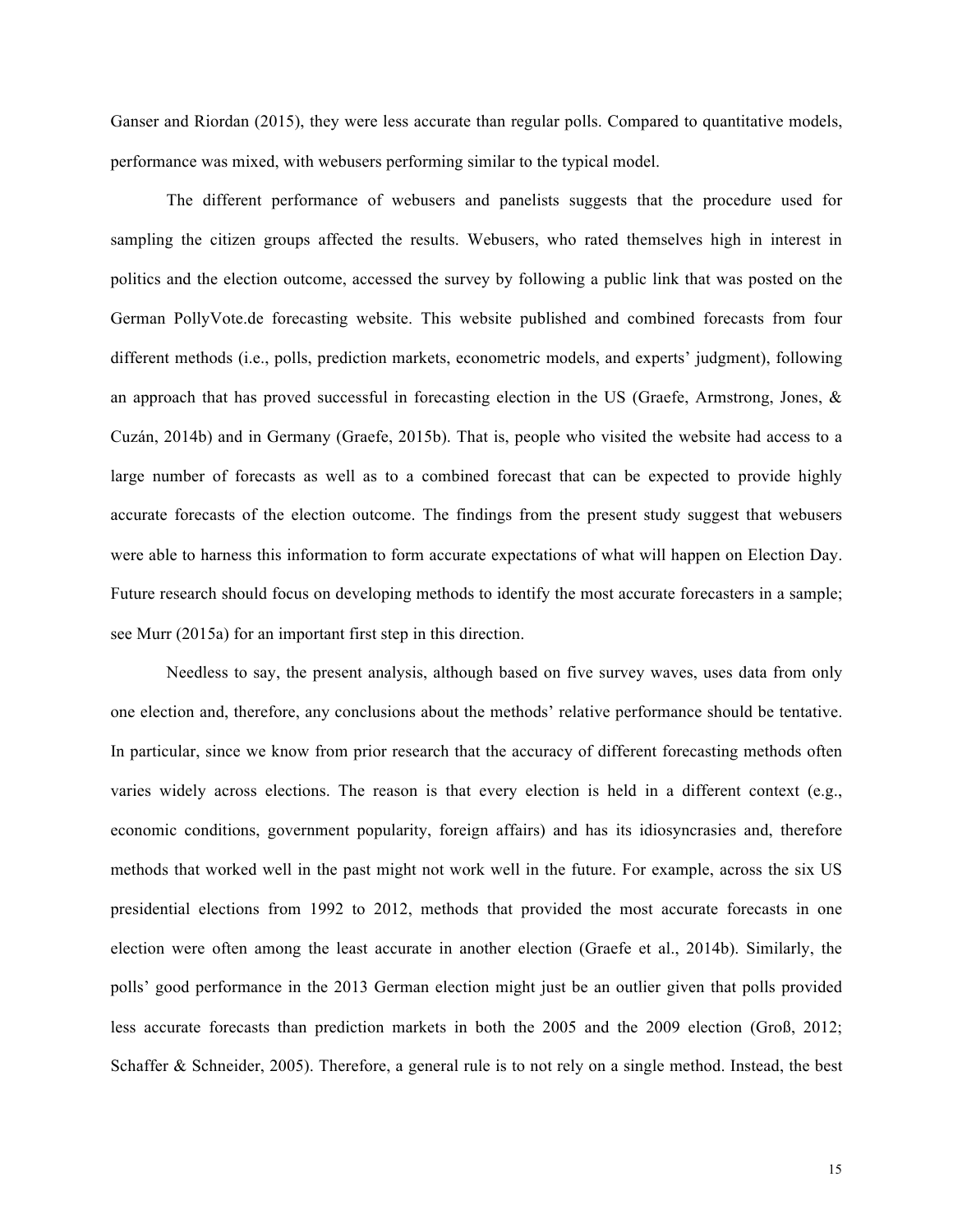way to generate accurate forecast and to avoid large errors is to combine forecasts from different methods that use different data (Graefe, 2015b; Graefe, Armstrong, Jones, & Cuzán, 2014a).

The present paper is only a first step to assess the value of non-representative expectation surveys for forecasting proportional representation elections. However, initial results are promising and call for further research on elections in different countries and electoral systems. Thereby, a particular focus should be on small-scale or local elections for which it may not be feasible or cost-effective to conduct a representative survey, run a prediction market, or develop a quantitative model. In such situations, expectations from non-representative samples could provide a useful low-cost alternative.

# **References**

- Bundeswahlleiter. (2014). *Heft 4: Wahlbeteiligung und Stimmabgabe der Männer und Frauen nach Altersgruppen*. Retrieved from https://www.bundeswahlleiter.de/de/bundestagswahlen/BTW\_BUND\_13/veroeffentlichungen/BT W2013 Heft4.pdf.
- Erikson, R. S., & Wlezien, C. (2008). Are political markets really superior to polls as election predictors? *Public Opinion Quarterly, 72*(2), 190-215.
- Erikson, R. S., & Wlezien, C. (2012). Markets vs. polls as election predictors: An historical assessment. *Electoral Studies, 31*(3), 532-539.
- Ganser, C., & Riordan, P. (2015). Vote expectations at the next level. Trying to predict vote shares in the 2013 German federal election by polling expectations. *Electoral Studies, 40*, 115-126.
- Graefe, A. (2014). Accuracy of vote expectation surveys in forecasting elections. *Public Opinion Quarterly, 78*(S1), 204-232.
- Graefe, A. (2015a). Accuracy gains of adding vote expectation surveys to a combined forecast of US presidential election outcomes. *Research & Politics, 2*(1), 1-5.
- Graefe, A. (2015b). German election forecasting: Comparing and combining methods for 2013. *German Politics, 24*(2), 195-204.
- Graefe, A. (2016). Replication Data for: Forecasting proportional representation elections from nonrepresentative expectation surveys (Publication no. doi/10.7910/DVN/25XOBR). from Harvard Dataverse.
- Graefe, A., Armstrong, J. S., Jones, R. J. J., & Cuzán, A. G. (2014a). Accuracy of Combined Forecasts for the 2012 Presidential Election: The PollyVote. *PS: Political Science & Politics, 47*(2), 427-431.
- Graefe, A., Armstrong, J. S., Jones, R. J. J., & Cuzán, A. G. (2014b). Combining forecasts: An application to elections. *International Journal of Forecasting, 30*(1), 43-54.
- Groß, J. (2012). Märkte und Prognosen. In N. Braun, M. Keuschnigg, & T. Wolbring (Eds.), *Wirtschaftssoziologie II: Anwendungen* (pp. 111-126). München: Oldenbourg.
- Hayes, S. P. J. (1936). The predictive ability of voters. *Journal of Social Psychology, 7*(2), 183-191.
- Hillygus, D. S. (2011). The evolution of election polling in the United States. *Public Opinion Quarterly, 75*(5), 962-981.
- Jérôme, B., Jérôme-Speziari, V., & Lewis-Beck, M. S. (2013). A political-economy forecast for the 2013 German elections: Who to rule with Angela Merkel? *PS: Political Science & Politics, 46*(3), 479- 480.
- Kayser, M., & Leininger, A. (2016). A Predictive Test of Voters' Economic Benchmarking: The 2013 German Bundestag Election. *German Politics*, 25(1), 106-130.